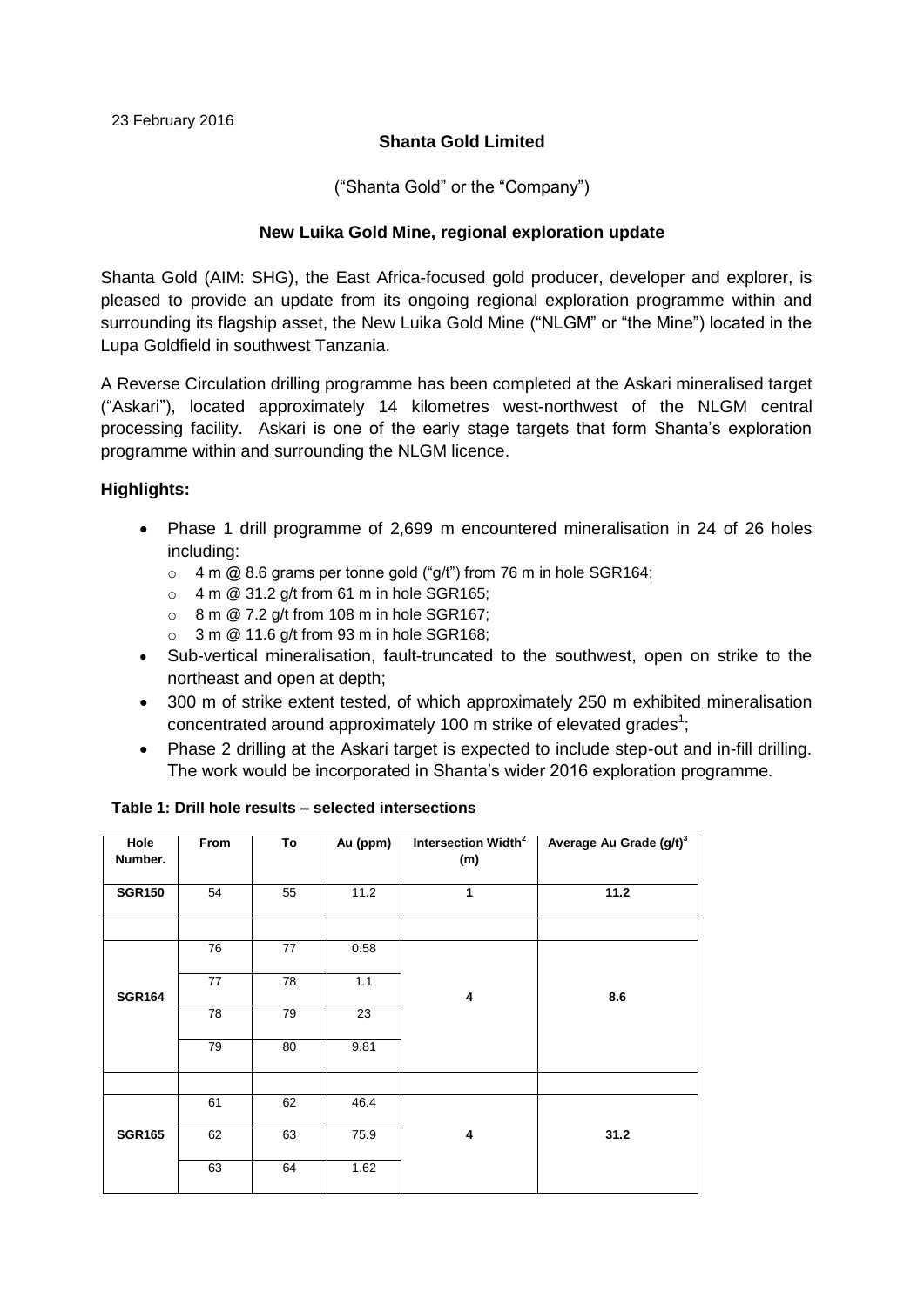|               | 64  | 65  | 0.72 |                         |       |
|---------------|-----|-----|------|-------------------------|-------|
|               |     |     |      |                         |       |
| <b>SGR166</b> | 61  | 62  | 10.2 | $\overline{1}$          | 10.2  |
|               |     |     |      |                         |       |
|               | 108 | 109 | 28.2 |                         |       |
|               | 109 | 110 | 13.6 |                         |       |
|               | 110 | 111 | 0.34 |                         |       |
| <b>SGR167</b> | 111 | 112 | 3.89 | 8                       | $7.2$ |
|               | 112 | 113 | 4.07 |                         |       |
|               | 113 | 114 | 0.56 |                         |       |
|               | 114 | 115 | 5.12 |                         |       |
|               | 115 | 116 | 1.57 |                         |       |
|               |     |     |      |                         |       |
|               | 93  | 94  | 18.1 | $\mathbf{3}$            | 11.6  |
| <b>SGR168</b> | 94  | 95  | 15.7 |                         |       |
|               | 95  | 96  | 0.86 |                         |       |
|               |     |     |      |                         |       |
|               | 130 | 131 | 0.9  | $\overline{\mathbf{4}}$ |       |
| <b>SGR172</b> | 131 | 132 | 8.85 |                         | 3.0   |
|               | 132 | 133 | 1.27 |                         |       |
|               | 133 | 134 | 1.03 |                         |       |
|               |     |     |      |                         |       |
| <b>SGR175</b> | 35  | 36  | 12.7 | $\mathbf 2$             | 7.1   |
|               | 36  | 37  | 1.39 |                         |       |
|               |     |     |      |                         |       |

<sup>1</sup> See link for accompanying plan of drill hole locations [http://www.rns-pdf.londonstockexchange.com/rns/7790P\\_-2016-2-22.pdf](http://www.rns-pdf.londonstockexchange.com/rns/7790P_-2016-2-22.pdf)

All holes were drilled at inclinations of -50 $^{\circ}$  to -60 $^{\circ}$  into a sub-vertical mineralised zone

<sup>3</sup> No top-cut applied

Shanta has committed to a systematic program of exploration focused on the optimisation and upgrade of known mineralised prospects within the NLGM mining licence, as well as exploration on tenements in the vicinity of NLGM currently held by the Company. Shanta is exploring all options to bring additional resources into its Base Case Mine Plan, announced 29 September 2015, including high grade underground deposits which are open at depth.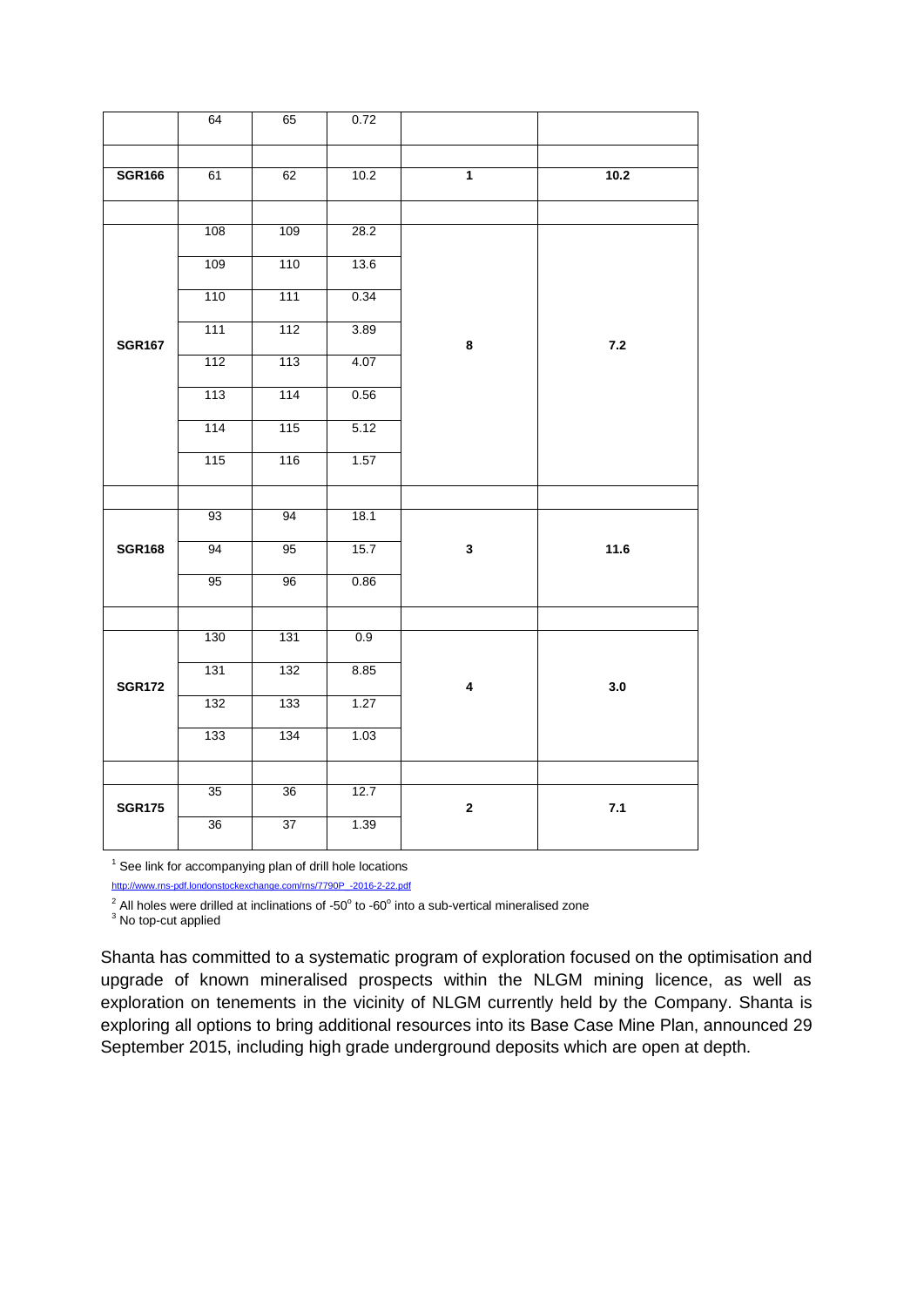# **Enquiries:**

#### **Shanta Gold Limited**

| Toby Bradbury (CEO) | +255 22 2925148-50 |
|---------------------|--------------------|
| Eric Zurrin (CFO)   | +255 22 2925148-50 |

### **Nominated Adviser and Broker**

Peel Hunt LLP

Matthew Armitt / Ross Allister  $+44(0)2074188900$ 

### **Financial Public Relations**

**Tavistock** 

Emily Fenton / Nuala Gallagher  $+44$  (0)20 7920 3150

### **About Shanta Gold**

Shanta Gold is an East Africa-focused gold producer, developer and explorer. It currently has defined ore resources on the New Luika and Singida projects in Tanzania and holds exploration licences over a number of additional properties in the country. Shanta's flagship New Luika Gold Mine commenced production in 2012 and produced 81,873 ounces in 2015. The Company is admitted to trading on London's AIM and has approximately 469 million shares in issue. For further information please visit: [www.shantagold.com.](http://www.shantagold.com/)

#### **Table 2: Drill hole results – all significant intersections**

| <b>Borehole</b><br>Nr. | <b>From</b> | To | Au (ppm) | <b>Intersection</b><br>Width (m) | Average Au Grade (g/t) |
|------------------------|-------------|----|----------|----------------------------------|------------------------|
| <b>SGR150</b>          | 54          | 55 | 11.2     | 1                                | 11.2                   |
| <b>AND</b>             |             |    |          |                                  |                        |
| <b>SGR150</b>          | 57          | 58 | 0.88     | 1                                | 0.9                    |
|                        |             |    |          |                                  |                        |
| <b>SGR151</b>          | 68          | 69 | 1.37     | 1                                | 1.4                    |
|                        |             |    |          |                                  |                        |
| <b>SGR152</b>          | 63          | 64 | 0.83     | 1                                | 0.8                    |
| <b>AND</b>             |             |    |          |                                  |                        |
| <b>SGR152</b>          | 69          | 70 | 2.03     | 1                                | 2.0                    |
|                        |             |    |          |                                  |                        |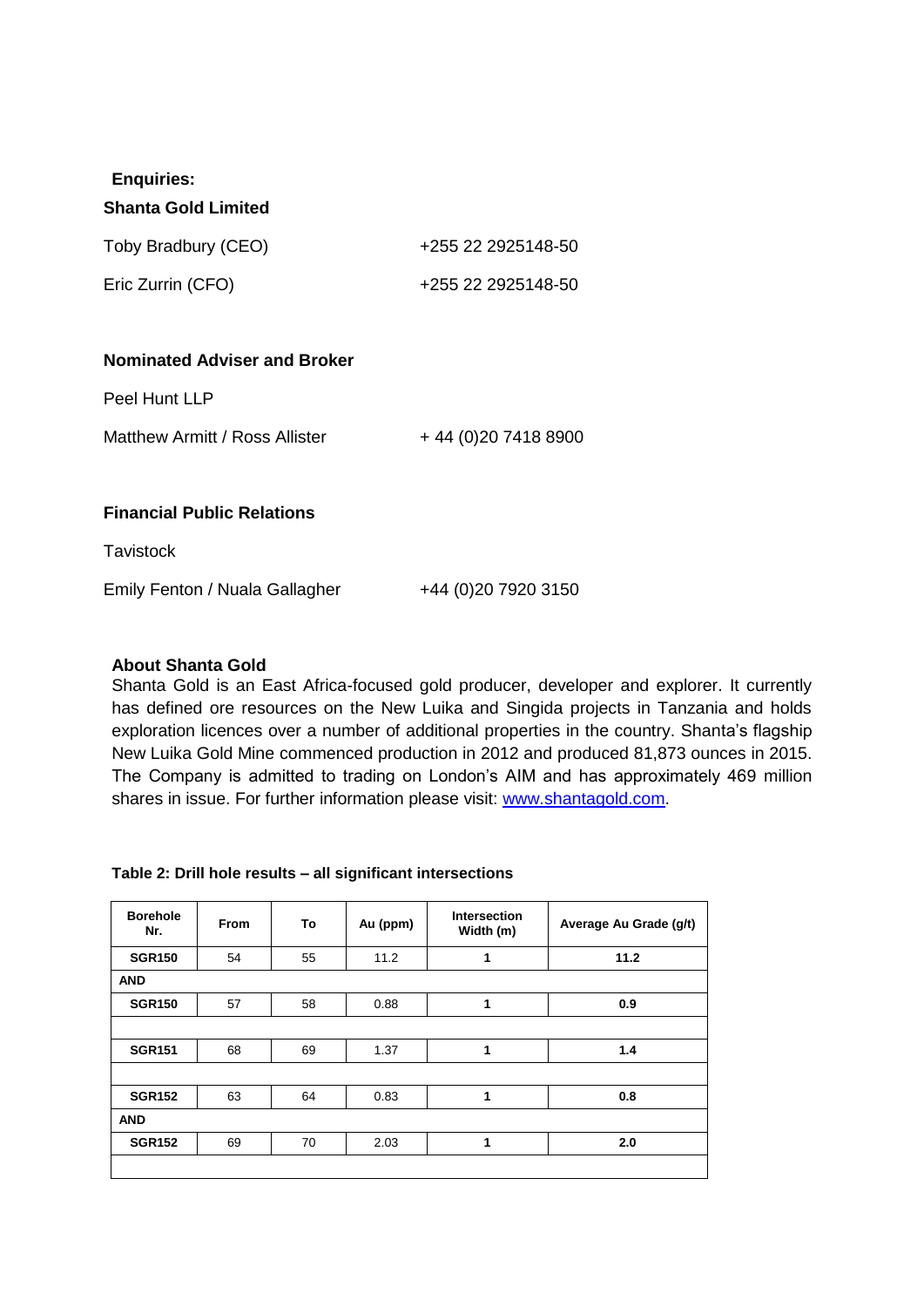| <b>SGR153</b> | 42  | 43         | 1.44           | ${\bf 5}$    |         |  |  |  |
|---------------|-----|------------|----------------|--------------|---------|--|--|--|
|               | 43  | 44         | 0.32           |              |         |  |  |  |
|               | 44  | 45         | $\overline{4}$ |              | 2.5     |  |  |  |
|               | 45  | 46         | 3.75           |              |         |  |  |  |
|               | 46  | 47         | 3.14           |              |         |  |  |  |
|               |     |            |                |              |         |  |  |  |
|               | 54  | 55         | 2.03           |              |         |  |  |  |
| <b>SGR154</b> | 55  | 56         | 3.07           | $\mathbf{2}$ | 2.6     |  |  |  |
|               |     |            |                |              |         |  |  |  |
| <b>SGR159</b> | 102 | 103        | 1.04           | $\mathbf{1}$ | $1.0$   |  |  |  |
| <b>AND</b>    |     |            |                |              |         |  |  |  |
| <b>SGR159</b> | 108 | 109        | 1.48           | $\mathbf{2}$ | 1.5     |  |  |  |
|               | 109 | 110        | 1.58           |              |         |  |  |  |
| <b>AND</b>    |     |            |                |              |         |  |  |  |
| <b>SGR159</b> | 117 | 118        | 1.01           | $\mathbf{2}$ | $1.0$   |  |  |  |
|               | 118 | 119        | 1.03           |              |         |  |  |  |
|               |     |            |                |              |         |  |  |  |
| <b>SGR161</b> | 130 | 131        | 0.7            | $\mathbf{1}$ | 0.7     |  |  |  |
| <b>AND</b>    |     |            |                |              |         |  |  |  |
| <b>SGR161</b> | 134 | 135        | 1.05           | $\mathbf{1}$ | $1.1$   |  |  |  |
| <b>AND</b>    |     |            |                |              |         |  |  |  |
| <b>SGR161</b> | 137 | 138        | 2.07           | $\mathbf{1}$ | 2.1     |  |  |  |
| AND           |     |            |                |              |         |  |  |  |
| <b>SGR161</b> | 140 | 141        | 1.21           | $\mathbf{1}$ | $1.2$   |  |  |  |
|               |     |            |                |              |         |  |  |  |
| <b>SGR162</b> | 126 | 127        | 2.89           | $\mathbf{2}$ | $1.7$   |  |  |  |
|               | 127 | 128        | 0.48           |              |         |  |  |  |
|               |     |            |                |              |         |  |  |  |
| <b>SGR163</b> | 103 | 104        | 0.9            | $\mathbf{1}$ | 0.9     |  |  |  |
|               |     |            |                |              |         |  |  |  |
|               | 76  | 77         | 0.58           | $\pmb{4}$    | 8.6     |  |  |  |
| <b>SGR164</b> | 77  | ${\bf 78}$ | 1.1            |              |         |  |  |  |
|               | 78  | 79         | 23             |              |         |  |  |  |
|               | 79  | 80         | 9.81           |              |         |  |  |  |
| <b>AND</b>    |     |            |                |              |         |  |  |  |
| <b>SGR164</b> | 85  | 86         | 1.44           | $\mathbf{1}$ | 1.4     |  |  |  |
|               |     |            |                |              |         |  |  |  |
| <b>SGR165</b> | 55  | 56         | $2.2\,$        | $\mathbf{1}$ | $2.2\,$ |  |  |  |
| <b>AND</b>    |     |            |                |              |         |  |  |  |
|               | 61  | 62         | 46.4           | $\pmb{4}$    |         |  |  |  |
| <b>SGR165</b> | 62  | 63         | 75.9           |              | 31.2    |  |  |  |
|               | 63  | 64         | 1.62           |              |         |  |  |  |
|               | 64  | 65         | 0.72           |              |         |  |  |  |
|               |     |            |                |              |         |  |  |  |
| <b>SGR166</b> |     | 62         |                | $\mathbf{1}$ | 10.2    |  |  |  |
|               | 61  |            | 10.2           |              |         |  |  |  |